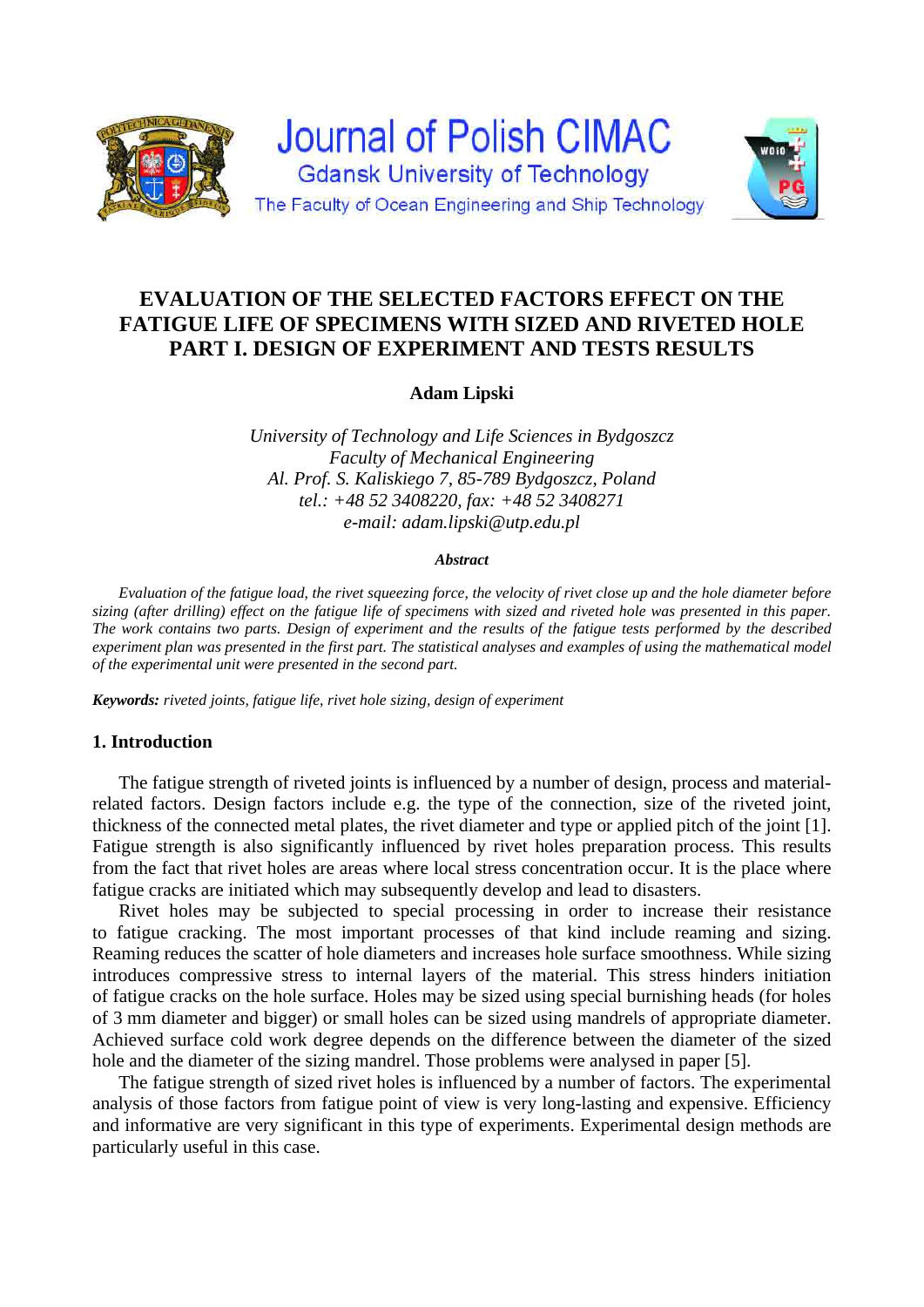The example of evaluation of the selected factors effect on the fatigue crack initiation in the area of sized rivet hole by using experimental design was presented in this paper. The analysis was performed by using results obtained from the experiment plan developed on the basis of [2-4,6]. Specimens for tests were made of 1.27 mm thick non-clad plates of aluminium grade 2024-T3 [5] with sized hole riveted by using snap head rivet for aircraft with 3 mm diameter and 5 mm length compatible with Polish Standard BN-70/1121-03 (3517A-3-6). Rivets were made of aluminium grade PA24.

# **2. Experimental design**

## **2.1. Classification of quantity describing the experimental unit**

### 2.1.1. Independent (input) variables

A set of the independent variables was assumed on the base of preliminary tests described in [5]:

- *x1* a nominal fatigue load in a hole section described by maximal tension stress in a cycle (the cycle asymmetry factor *R*=0) *Smax*, MPa,
- *x2* a rivet squeezing force *P*, kN,
- *x3* a velocity of rivet close up *v*, mm/s,
- $x_4$  a hole diameter before sizing (after drilling)  $d_w$ , mm.

## 2.1.2. Control variables

A set of control variables was assumed:

- $c_1$  a rivet diameter  $d_n = 3.0$  mm,
- $c_2$  a sheet thickness  $g = 1.27$  mm,
- $c_3$  type of the rivet snap head rivet for aircraft [7],
- $c_4$  a rivet lenght  $l_n = 5$  mm,
- $c_5$  a load frequency  $f = 10$  Hz,
- *c6* drilling and sizing process conditions,
- *c7* sheet and rivet material.

## 2.1.3. Disturbing variables

As the basic disturbing variables were assumed:

- *z1* hole drilling and sizing inaccuracy,
- *z2* rivet dimensions inaccuracy.

### 2.1.4. Dependent (output) variable

Fatigue life (number of the constant amplitude cycles to the failure) was assumed as the dependent variable:

*y* - the common logarithm of the fatigue life *N<sub>c</sub>*, cycle:

$$
y = \log N_c \,. \tag{1}
$$

The dependent variable in logarithmic form was assumed by analogy to Wöhler's equation in semi-logarithmic scale. The dependent variable without logarithmic form was also previously analysed but statistical analyses demonstrated no adequacy of this mathematical model.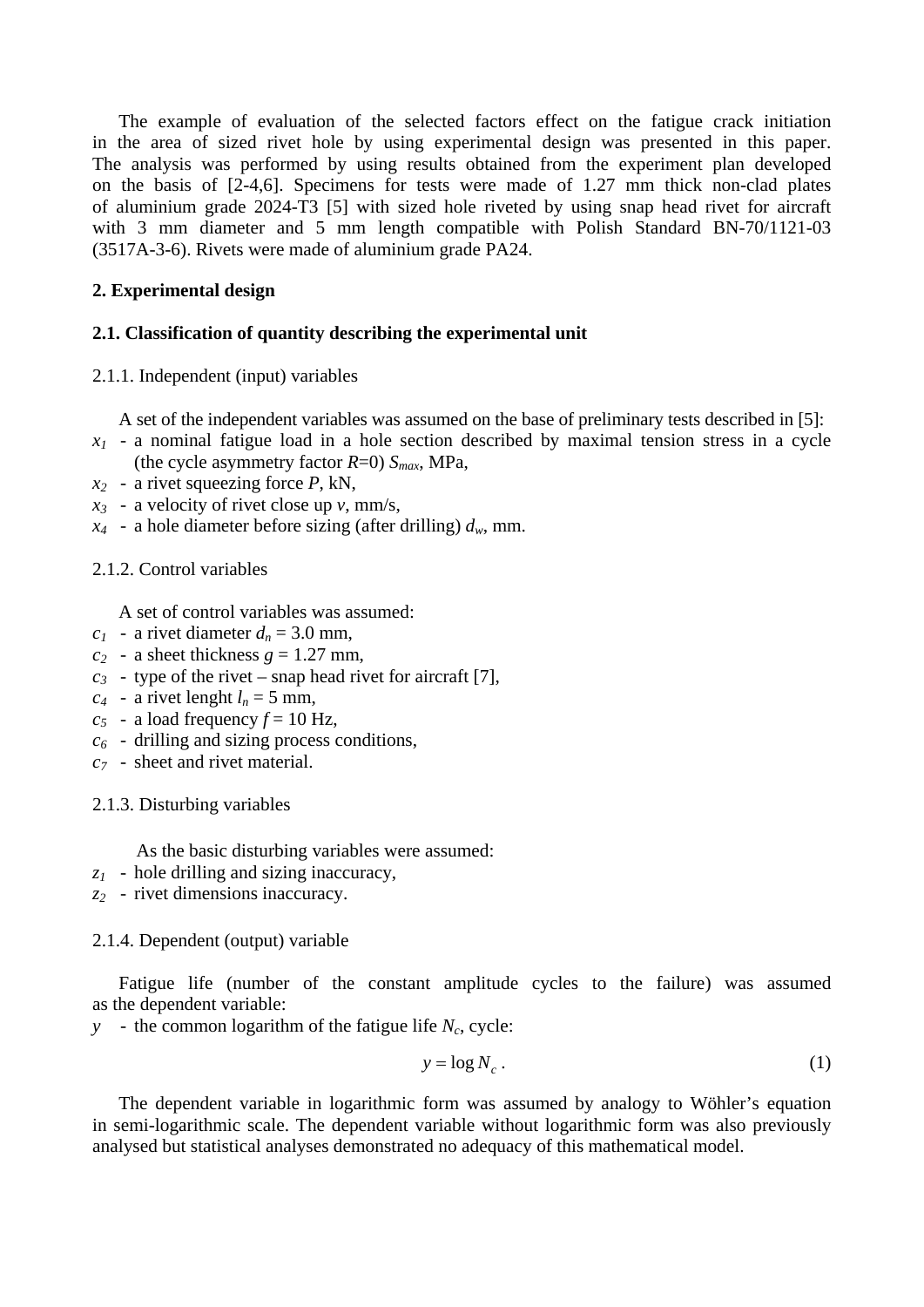### **2.2. Ranges of independent variables**

The minimum and maximum value were assumed for particular independent variables:

- for the maximum tension stress in a cycle  $(R=0)$   $S<sub>max</sub>$ :

$$
x_{I\ min} = 150\ \text{MPa},\tag{2}
$$

$$
x_{1\max} = 250 \text{ MPa},\tag{3}
$$

 $-$  for the rivet squeezing force  $P$ :

$$
x_{2\min} = 8.5 \text{ kN},\tag{4}
$$

$$
x_{2\max} = 12.9 \text{ kN},\tag{5}
$$

 $-$  for the velocity of rivet close up  $v$ :

$$
x_{3\min} = 0.02 \text{ mm/s},\tag{6}
$$

$$
x_{3\max} = 0.14 \text{ mm/s},\tag{7}
$$

- for the hole diameter before sizing  $d_w$ :

$$
x_{4\min} = 2.9 \text{ mm},\tag{8}
$$

$$
x_{4\max} = 3.1 \text{ mm.} \tag{9}
$$

### **2.3. Mathematical model of the experimental unit**

It was assumed in this work that the relationship between fatigue life and riveting process factors and fatigue load can be described by the equation in the form of the second-degree polynomial with dual interactions:

 $-$  in the sum form:

$$
\hat{y} = b_0 + \sum_{i=1}^n b_i \cdot x_i + \sum_{i=1}^n b_{ii} \cdot x_i^2 + \sum_{i=1, j=1, i < j}^n b_{ij} \cdot x_i \cdot x_j \,,\tag{10}
$$

- in the expanded form:

$$
\hat{y} = b_0 + b_1 \cdot x_1 + b_2 \cdot x_2 + b_3 \cdot x_3 + b_4 \cdot x_4 ++ b_{11} \cdot x_1^2 + b_{22} \cdot x_2^2 + b_{33} \cdot x_3^2 + b_{44} \cdot x_4^2 ++ b_{12} \cdot x_1 \cdot x_2 + b_{13} \cdot x_1 \cdot x_3 + b_{14} \cdot x_1 \cdot x_4 ++ b_{23} \cdot x_2 \cdot x_3 + b_{24} \cdot x_2 \cdot x_4 ++ b_{34} \cdot x_3 \cdot x_4.
$$
\n(11)

The assumed mathematical model of the experimental unit has 15 unknown coefficients of equation (11).

### **2.4. Independent variables coding**

It was assumed five values for each independent variable.

The independent variables were coded by using the following equations: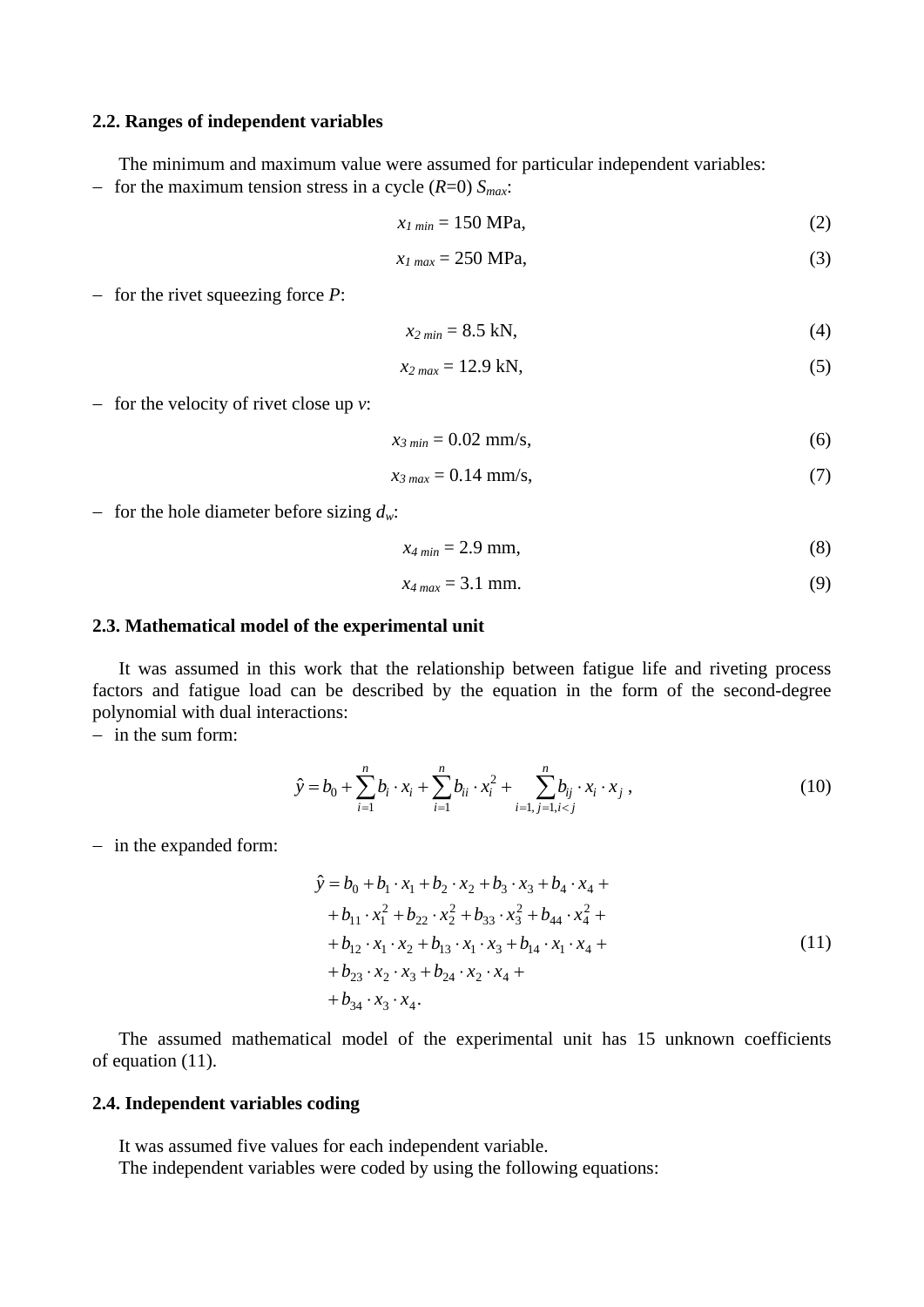a) centre points of the independence variables:

$$
x_{i0} = \frac{x_{i\max} + x_{i\min}}{2}, \quad \text{for } i = 1, 2, ..., n,
$$
 (12)

hence:

$$
x_{10} = \frac{x_{1\,\text{max}} + x_{1\,\text{min}}}{2} = \frac{250 + 150}{2} = 200 \,\text{MPa} \,,\tag{13}
$$

$$
x_{20} = \frac{x_{2\,\text{max}} + x_{2\,\text{min}}}{2} = \frac{12.9 + 8.5}{2} = 10.7 \,\text{kN},\tag{14}
$$

$$
x_{30} = \frac{x_{3\,\text{max}} + x_{3\,\text{min}}}{2} = \frac{0.14 + 0.02}{2} = 0.08 \,\text{mm/s} \,,\tag{15}
$$

$$
x_{40} = \frac{x_{4\text{max}} + x_{4\text{min}}}{2} = \frac{3.1 + 2.9}{2} = 3.0 \text{ mm},\tag{16}
$$

b) an axial point:

$$
\alpha = \sqrt[4]{2^n} = \sqrt[4]{2^4} = 2 \,, \tag{17}
$$

c) variability units of independence variables:

$$
\Delta x_i = \frac{x_{i\max} + x_{i0}}{\alpha}, \quad \text{for } i = 1, 2, ..., n,
$$
 (18)

hence:

$$
\Delta x_1 = \frac{x_{1\,\text{max}} - x_{10}}{2} = \frac{250 - 200}{2} = 25 \,\text{MPa} \,,\tag{19}
$$

$$
\Delta x_2 = \frac{x_{2\text{max}} - x_{20}}{\alpha} = \frac{12.9 - 10.7}{2} = 1.1 \,\text{kN} \,,\tag{20}
$$

$$
\Delta x_3 = \frac{x_{3\,\text{max}} - x_{30}}{\alpha} = \frac{0.14 - 0.08}{2} = 0.03 \,\text{mm/s} \,,\tag{21}
$$

$$
\Delta x_4 = \frac{x_{4\,\text{max}} - x_{40}}{\alpha} = \frac{3.1 - 3.0}{2} = 0.05 \,\text{mm},\tag{22}
$$

d) coding and decoding relations:

- a coding relation:

$$
\bar{x}_i = \frac{x_i - x_{i0}}{\Delta x_i}, \quad \text{for } i = 1, 2, ..., n,
$$
 (23)

- a decoding relation:

$$
x_i = x_{i0} + \bar{x}_i \cdot \Delta x_i, \quad \text{for } i = 1, 2, ..., n,
$$
 (24)

e) real values corresponding to coded values of independent variables:

- for  $\breve{x}_i = -\alpha$ :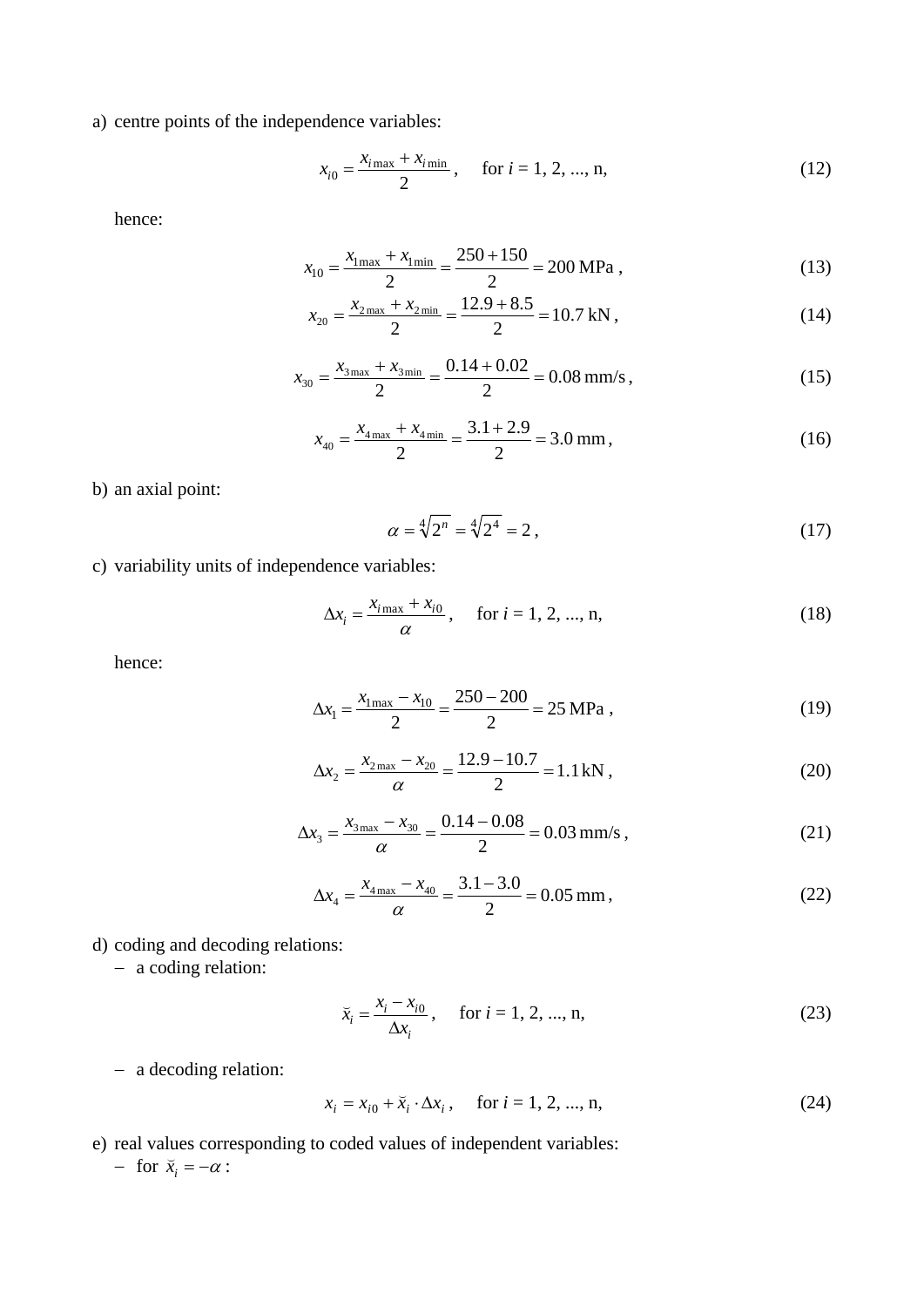$$
x_{1(-\alpha)} = x_{10} + \bar{x}_1 \cdot \Delta x_1 = 200 - 2 \cdot 25 = 150 \text{ MPa}, \qquad (25)
$$

$$
x_{2(-\alpha)} = x_{20} + \bar{x}_2 \cdot \Delta x_2 = 10.7 - 2 \cdot 1.1 = 8.5 \text{ kN},\tag{26}
$$

$$
x_{3(-\alpha)} = x_{30} + \bar{x}_3 \cdot \Delta x_3 = 0.08 - 2 \cdot 0.03 = 0.02 \text{ mm/s}, \qquad (27)
$$

$$
x_{4(-\alpha)} = x_{40} + \bar{x}_4 \cdot \Delta x_4 = 3.0 - 2 \cdot 0.05 = 2.9 \text{ mm},\tag{28}
$$

- for  $\bar{x}_i = -1$ :

$$
x_{1(-1)} = x_{10} + \bar{x}_1 \cdot \Delta x_1 = 200 - 1 \cdot 25 = 175 \text{ MPa}, \qquad (29)
$$

$$
x_{2(-1)} = x_{20} + \breve{x}_2 \cdot \Delta x_2 = 10.7 - 1 \cdot 1.1 = 9.6 \text{ kN}, \qquad (30)
$$

$$
x_{3(-1)} = x_{30} + \tilde{x}_3 \cdot \Delta x_3 = 0.08 - 1 \cdot 0.03 = 0.05 \text{ mm/s},\tag{31}
$$

$$
x_{4(-1)} = x_{40} + \tilde{x}_4 \cdot \Delta x_4 = 3.0 - 1 \cdot 0.05 = 2.95 \text{ mm},
$$
\n(32)

- for  $\ddot{x}_i = 0$ :

$$
x_{1(0)} = x_{10} + \bar{x}_1 \cdot \Delta x_1 = 200 \text{ MPa}, \qquad (33)
$$

$$
x_{2(0)} = x_{20} + \breve{x}_2 \cdot \Delta x_2 = 10.7 \text{ kN},\tag{34}
$$

$$
x_{3(0)} = x_{30} + \tilde{x}_3 \cdot \Delta x_4 = 0.08 \text{ mm/s}, \qquad (35)
$$

$$
x_{4(0)} = x_{40} + \breve{x}_4 \cdot \Delta x_4 = 3.0 \text{ mm},\tag{36}
$$

- for  $\bar{x}_i = +1$ :

$$
x_{1(+1)} = x_{10} + \bar{x}_1 \cdot \Delta x_1 = 200 + 1 \cdot 25 = 225 \text{ MPa}, \qquad (37)
$$

$$
x_{2(1)} = x_{20} + \tilde{x}_2 \cdot \Delta x_2 = 10.7 + 1 \cdot 1.1 = 11.8 \text{ kN},\tag{38}
$$

$$
x_{3(+1)} = x_{30} + \breve{x}_3 \cdot \Delta x_3 = 0.08 + 1 \cdot 0.03 = 0.11 \,\text{mm/s} \,,\tag{39}
$$

$$
x_{4(+1)} = x_{40} + \breve{x}_4 \cdot \Delta x_4 = 3.0 + 1 \cdot 0.05 = 3.05 \text{ mm},\tag{40}
$$

- for  $\breve{x}_i = +\alpha$ :

$$
x_{1(+\alpha)} = x_{10} + \bar{x}_1 \cdot \Delta x_1 = 200 + 2 \cdot 25 = 250 \text{ MPa}, \qquad (41)
$$

$$
x_{2(+\alpha)} = x_{20} + \tilde{x}_2 \cdot \Delta x_2 = 10.7 + 2 \cdot 1.1 = 12.9 \text{ kN},\tag{42}
$$

$$
x_{3(+\alpha)} = x_{30} + \bar{x}_3 \cdot \Delta x_3 = 0.08 + 2 \cdot 0.03 = 0.14 \text{ mm/s},\tag{43}
$$

$$
x_{4(+\alpha)} = x_{40} + \bar{x}_4 \cdot \Delta x_4 = 3.0 + 2 \cdot 0.05 = 3.1 \,\text{mm},\tag{44}
$$

f) summary of real and coded values of independence variables (tab. 1)

## *Tab. 1. Summary of values of independence variables for the assumed plan of experiment*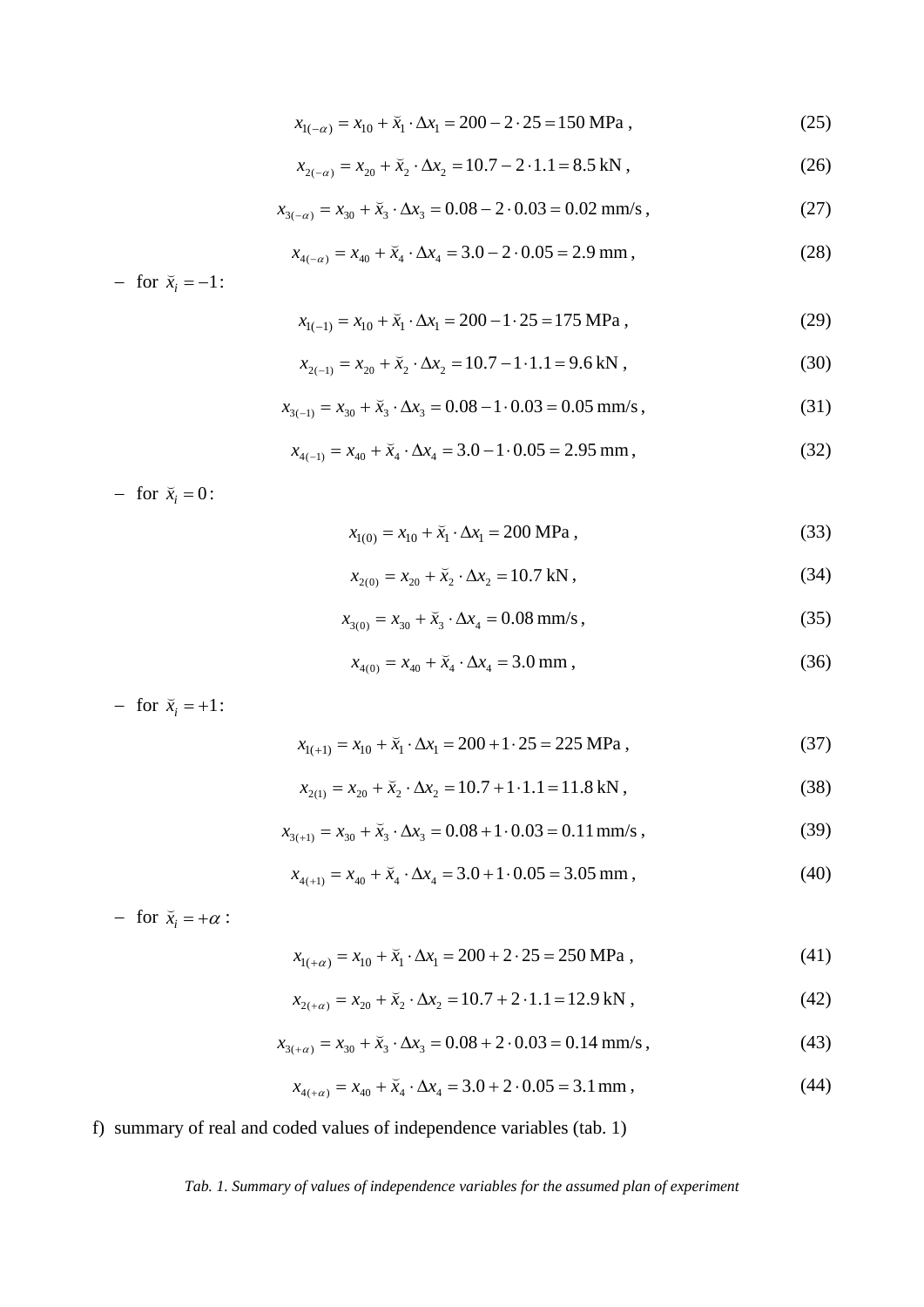|                   |       |       | Real values           |       | Coded values |           |                          |           |  |
|-------------------|-------|-------|-----------------------|-------|--------------|-----------|--------------------------|-----------|--|
| Parameter level   | $x_1$ | $x_2$ | $\mathcal{X}_{\beta}$ | $x_4$ | $x_1$        | $x_2$     | $x_3$                    | $x_4$     |  |
|                   | MPa   | kN    | mm/s                  | mm    |              |           | $\overline{\phantom{a}}$ |           |  |
| axial lower point | 150   | 8.5   | 0.02                  | 2.90  | $-\alpha$    | $-\alpha$ | $-\alpha$                | $-\alpha$ |  |
| lower point       | 175   | 9.6   | 0.05                  | 2.95  | - 1          | - 1       | $\overline{\phantom{0}}$ | $\sim$    |  |
| central point     | 200   | 10.7  | 0.08                  | 3.00  |              |           |                          |           |  |
| upper point       | 225   | 11.8  | 0.11                  | 3.05  | $+1$         | $^{+1}$   | $+1$                     |           |  |
| axial upper point | 250   | 12.9  | 0.14                  | 3.10  | $+\alpha$    | $+\alpha$ | $+\alpha$                | $+\alpha$ |  |

g) the mathematical model of the experimental unit in the expanded coded form:

$$
\hat{y} = k_0 + k_1 \cdot \vec{x}_1 + k_2 \cdot \vec{x}_2 + k_3 \cdot \vec{x}_3 + k_4 \cdot \vec{x}_4 + \n+ k_{11} \cdot \vec{x}_1^2 + k_{22} \cdot \vec{x}_2^2 + k_{33} \cdot \vec{x}_3^2 + k_{44} \cdot \vec{x}_4^2 + \n+ k_{12} \cdot \vec{x}_1 \cdot \vec{x}_2 + k_{13} \cdot \vec{x}_1 \cdot \vec{x}_3 + k_{14} \cdot \vec{x}_1 \cdot \vec{x}_4 + \n+ k_{23} \cdot \vec{x}_2 \cdot \vec{x}_3 + k_{24} \cdot \vec{x}_2 \cdot \vec{x}_4 + \n+ k_{34} \cdot \vec{x}_3 \cdot \vec{x}_4,
$$
\n(45)

where:

$$
k_0 = b_0 + \sum_{i=1}^4 b_i \cdot x_{i0} + \sum_{i=1}^4 b_{ii} \cdot x_{i0}^2 + \sum_{i=1, i < j}^4 b_{ij} \cdot x_{i0} \cdot x_{j0} =
$$
\n
$$
= b_0 + b_1 \cdot x_{10} + b_2 \cdot x_{20} + b_3 \cdot x_{30} + b_4 \cdot x_{40} +
$$
\n
$$
+ b_{11} \cdot x_{10}^2 + b_{22} \cdot x_{20}^2 + b_{33} \cdot x_{30}^2 + b_{44} \cdot x_{40}^2 +
$$
\n
$$
+ b_{12} \cdot x_{10} \cdot x_{20} + b_{13} \cdot x_{10} \cdot x_{30} + b_{14} \cdot x_{10} \cdot x_{40} +
$$
\n
$$
+ b_{23} \cdot x_{20} \cdot x_{30} + b_{24} \cdot x_{20} \cdot x_{40} +
$$
\n
$$
+ b_{34} \cdot x_{30} \cdot x_{40},
$$
\n(46)

$$
k_1 = b_1 \cdot \Delta x_1 + b_{12} \cdot x_{20} \cdot \Delta x_1 + b_{13} \cdot x_{30} \cdot \Delta x_1 + b_{14} \cdot x_{40} \cdot \Delta x_1 + + 2 \cdot b_{11} \cdot x_{10} \cdot \Delta x_1,
$$
 (47)

$$
k_2 = b_2 \cdot \Delta x_2 + b_{12} \cdot x_{10} \cdot \Delta x_2 + b_{23} \cdot x_{30} \cdot \Delta x_2 + b_{24} \cdot x_{40} \cdot \Delta x_2 +
$$
  
+ 2 \cdot b\_{22} \cdot x\_{20} \cdot \Delta x\_2, (48)

$$
k_3 = b_3 \cdot \Delta x_3 + b_{13} \cdot x_{10} \cdot \Delta x_3 + b_{23} \cdot x_{20} \cdot \Delta x_3 + b_{34} \cdot x_{40} \cdot \Delta x_3 + + 2 \cdot b_{33} \cdot x_{30} \cdot \Delta x_3,
$$
 (49)

$$
k_4 = b_4 \cdot \Delta x_4 + b_{14} \cdot x_{10} \cdot \Delta x_4 + b_{24} \cdot x_{20} \cdot \Delta x_4 + b_{34} \cdot x_{30} \cdot \Delta x_4 + + 2 \cdot b_{44} \cdot x_{40} \cdot \Delta x_4,
$$
 (50)

$$
k_{12} = b_{12} \cdot \Delta x_1 \cdot \Delta x_2, \qquad (51)
$$

$$
k_{13} = b_{13} \cdot \Delta x_1 \cdot \Delta x_3, \tag{52}
$$

$$
k_{14} = b_{14} \cdot \Delta x_1 \cdot \Delta x_4, \qquad (53)
$$

$$
k_{23} = b_{23} \cdot \Delta x_2 \cdot \Delta x_3, \tag{54}
$$

$$
k_{24} = b_{24} \cdot \Delta x_2 \cdot \Delta x_4, \qquad (55)
$$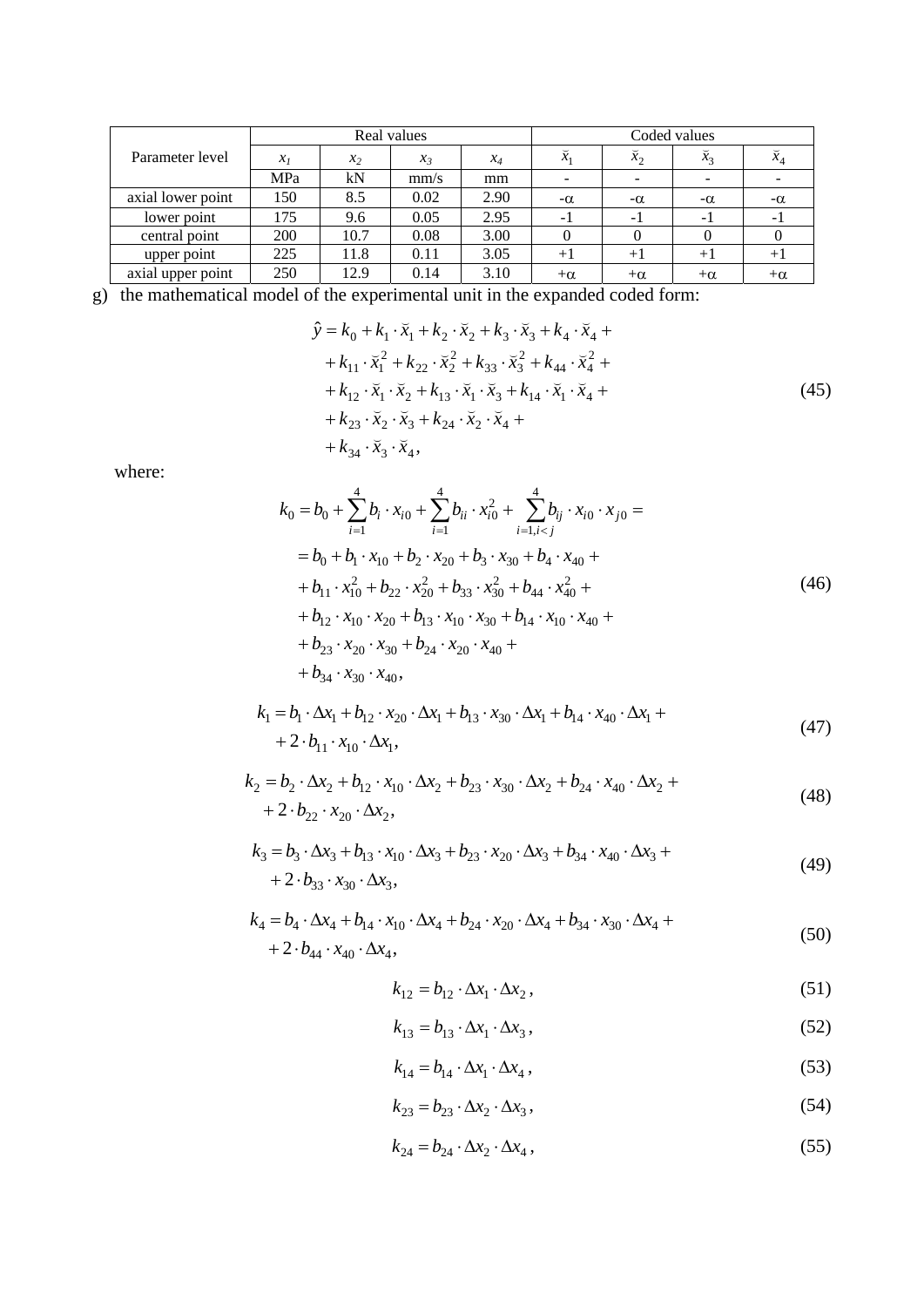$$
k_{34} = b_{34} \cdot \Delta x_3 \cdot \Delta x_4, \tag{56}
$$

$$
k_{11} = b_{11} \cdot \Delta x_1^2, \tag{57}
$$

$$
k_{22} = b_{22} \cdot \Delta x_2^2, \tag{58}
$$

$$
k_{33} = b_{33} \cdot \Delta x_3^2 \,, \tag{59}
$$

$$
k_{44} = b_{44} \cdot \Delta x_4^2 \,. \tag{60}
$$

#### **2.5. Plan of the experiment**

The fatigue tests were made in agreement with the static determined five level  $(-\alpha, -1, 0, +1, +\alpha)$ plan of the experiment PS/DS-P: $\lambda$  (in Polish classification) [2-4,6]. The static determined full factorial plan  $PS/DK-2^n$  was the base for this plan.

Required number of independent variables sets:

$$
N = n_k + n_{\alpha} + n_0 = 2^n + 2 \cdot n + n_0 = 2^4 + 2 \cdot 4 + 7 = 31,\tag{61}
$$

where:

 $n_k = 2^n$  – a number of sets for full factorial plan PS/DK-2<sup>n</sup>,

 $n_a = 2 \cdot n$  – a number of sets for axial points,

 $n_0 = 7$  – a number of sets for central points (for  $n = 4$ ).

Summary of sets for the experiment was presented in tab. 2.

The plan of experiment has  $N = 31$  sets. The minimum number of repetition of each set was assumed as  $r = 3$ . Hence, the total number of fatigue tests for assumed plan of experiment is

$$
N_r = N \cdot r = 93. \tag{62}
$$

The presented plan of experiment make possible analysis of non-linear response surface of the experimental unit (characteristic for fatigue) and thanks to this it has high informativeness close to the static determined full factorial plan PS/DK.

Moreover the advantage of this plan is the high efficiency factor described by relation

$$
e_N = \frac{N}{N_k} = \frac{31}{625} = 0.0496\,,\tag{63}
$$

where

$$
N_k = 5^4 = 625\tag{64}
$$

is the number of sets for the static determined full factorial plan  $PS/DK-5<sup>4</sup>$  with 4 independent variables and 5 values for each independent variable. It means that comparable information about the experimental unit can be obtain from less than a 5% of the static determined full factorial plan sets.

The realizability criterion for the proposed plan was meet because of an axial point has a value equal 2 (see (17)). By reason of this it is possible to select appropriate pitch diameter of drills for drilling holes for sizing.

#### **3. Results of the experiment**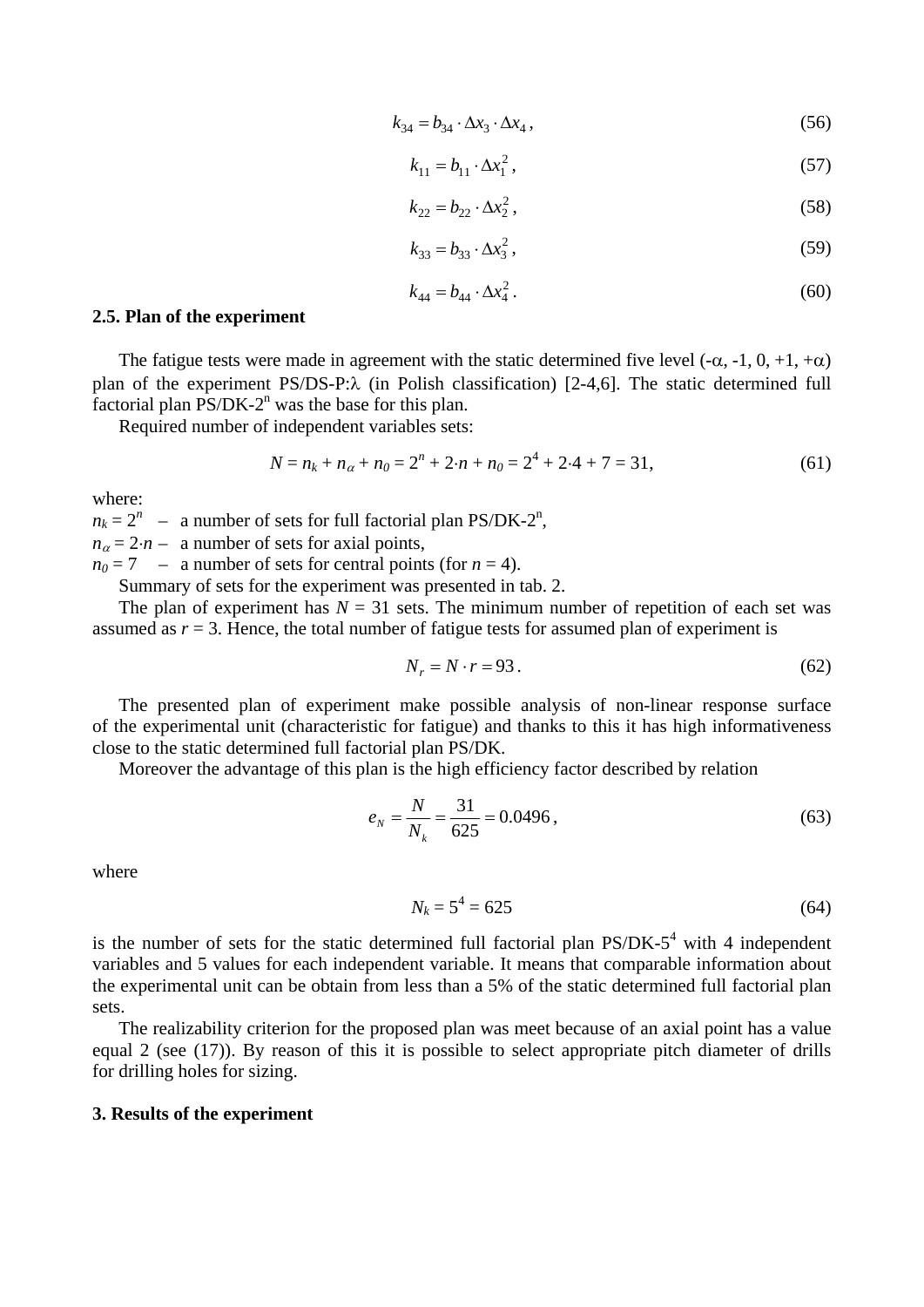The results of the fatigue tests performed by the described plan of the experiment were presented in tab. 3. The results were presented as the mean fatigue life calculated from 3 repetition of each set of independent variables.

## **4. Summary**

The plan of experiment as an example of using the design of experiment were presented in this paper. The obtained results are the basis for the next stage of evaluation of the selected factors effect on the fatigue life of specimens with sized and riveted hole: statistical analyses for determining the adequacy of the proposed mathematical model of the experimental unit. Those analyses were presented in the second part of this paper.

|                      |                  | Independent variables    |                          |                  |                  |       |       |                |       |  |
|----------------------|------------------|--------------------------|--------------------------|------------------|------------------|-------|-------|----------------|-------|--|
| Number of No. of set |                  | coded                    |                          |                  |                  | real  |       |                |       |  |
| sets                 | $\boldsymbol{u}$ | $\breve{x}_1$            | $\breve{x}_2$            | $\bar{x}_3$      | $\bar{x}_4$      | $x_I$ | $x_2$ | $\chi_{\beta}$ | $x_4$ |  |
|                      |                  | $\overline{\phantom{a}}$ | $\overline{\phantom{a}}$ |                  | $\overline{a}$   | MPa   | kN    | mm/s           | mm    |  |
|                      | $\mathbf{1}$     | $-1$                     | $-1$                     | $-1$             | $-1$             | 175   | 9.6   | 0.05           | 2.95  |  |
|                      | $\overline{2}$   | $+1$                     | $-1$                     | $-1$             | $-1$             | 225   | 9.6   | 0.05           | 2.95  |  |
|                      | 3                | $-1$                     | $+1$                     | $-1$             | $-1$             | 175   | 11.8  | 0.05           | 2.95  |  |
|                      | $\overline{4}$   | $+1$                     | $+1$                     | $-1$             | $-1$             | 225   | 11.8  | 0.05           | 2.95  |  |
|                      | 5                | $-1$                     | $-1$                     | $+1$             | $-1$             | 175   | 9.6   | 0.11           | 2.95  |  |
|                      | 6                | $+1$                     | $-1$                     | $+1$             | $-1$             | 225   | 9.6   | 0.11           | 2.95  |  |
|                      | 7                | $-1$                     | $+1$                     | $+1$             | $-1$             | 175   | 11.8  | 0.11           | 2.95  |  |
|                      | $\,8\,$          | $+1$                     | $+1$                     | $+1$             | $-1$             | 225   | 11.8  | 0.11           | 2.95  |  |
| $n_k = 16$           | 9                | $-1$                     | $-1$                     | $-1$             | $+1$             | 175   | 9.6   | 0.05           | 3.05  |  |
|                      | 10               | $+1$                     | $-1$                     | $-1$             | $+1$             | 225   | 9.6   | 0.05           | 3.05  |  |
|                      | 11               | $-1$                     | $+1$                     | $-1$             | $+1$             | 175   | 11.8  | 0.05           | 3.05  |  |
|                      | 12               | $+1$                     | $+1$                     | $-1$             | $+1$             | 225   | 11.8  | 0.05           | 3.05  |  |
|                      | 13               | $-1$                     | $-1$                     | $+1$             | $+1$             | 175   | 9.6   | 0.11           | 3.05  |  |
|                      | 14               | $+1$                     | $-1$                     | $+1$             | $+1$             | 225   | 9.6   | 0.11           | 3.05  |  |
|                      | 15               | $-1$                     | $+1$                     | $+1$             | $\bf +1$         | 175   | 11.8  | 0.11           | 3.05  |  |
|                      | 16               | $+1$                     | $+1$                     | $+1$             | $+1$             | 225   | 11.8  | 0.11           | 3.05  |  |
|                      | 17               | $+\alpha$                | $\boldsymbol{0}$         | $\boldsymbol{0}$ | $\mathbf{0}$     | 250   | 10.7  | 0.08           | 3.0   |  |
|                      | 18               | $-\alpha$                | $\overline{0}$           | $\boldsymbol{0}$ | $\mathbf{0}$     | 150   | 10.7  | 0.08           | 3.0   |  |
|                      | 19               | $\mathbf{0}$             | $+\alpha$                | $\boldsymbol{0}$ | $\boldsymbol{0}$ | 200   | 12.9  | 0.08           | 3.0   |  |
|                      | 20               | $\boldsymbol{0}$         | $-\alpha$                | $\mathbf{0}$     | $\boldsymbol{0}$ | 200   | 8.5   | 0.08           | 3.0   |  |
| $n_{\alpha} = 8$     | 21               | $\boldsymbol{0}$         | $\boldsymbol{0}$         | $+\alpha$        | $\boldsymbol{0}$ | 200   | 10.7  | 0.14           | 3.0   |  |
|                      | 22               | $\mathbf{0}$             | $\overline{0}$           | $-\alpha$        | $\mathbf{0}$     | 200   | 10.7  | 0.02           | 3.0   |  |
|                      | 23               | $\mathbf{0}$             | $\boldsymbol{0}$         | $\boldsymbol{0}$ | $+\alpha$        | 200   | 10.7  | 0.08           | 3.1   |  |
|                      | 24               | $\boldsymbol{0}$         | $\boldsymbol{0}$         | $\boldsymbol{0}$ | $-\alpha$        | 200   | 10.7  | 0.08           | 2.9   |  |
|                      | 25               | $\boldsymbol{0}$         | $\boldsymbol{0}$         | $\boldsymbol{0}$ | $\boldsymbol{0}$ | 200   | 10.7  | 0.08           | 3.0   |  |
|                      | 26               | $\boldsymbol{0}$         | $\boldsymbol{0}$         | $\boldsymbol{0}$ | $\boldsymbol{0}$ | 200   | 10.7  | 0.08           | 3.0   |  |
|                      | 27               | $\boldsymbol{0}$         | $\boldsymbol{0}$         | $\boldsymbol{0}$ | $\mathbf{0}$     | 200   | 10.7  | 0.08           | 3.0   |  |
| $n_0 = 7$            | 28               | $\boldsymbol{0}$         | $\boldsymbol{0}$         | $\boldsymbol{0}$ | $\mathbf{0}$     | 200   | 10.7  | 0.08           | 3.0   |  |
|                      | 29               | $\boldsymbol{0}$         | $\boldsymbol{0}$         | $\boldsymbol{0}$ | $\boldsymbol{0}$ | 200   | 10.7  | 0.08           | 3.0   |  |
|                      | 30               | $\boldsymbol{0}$         | $\boldsymbol{0}$         | $\boldsymbol{0}$ | $\boldsymbol{0}$ | 200   | 10.7  | 0.08           | 3.0   |  |
|                      | $\overline{31}$  | $\boldsymbol{0}$         | $\overline{0}$           | $\mathbf{0}$     | $\mathbf{0}$     | 200   | 10.7  | 0.08           | 3.0   |  |

*Tab. 2. Summary of sets for experiment (the template of the experiment)*